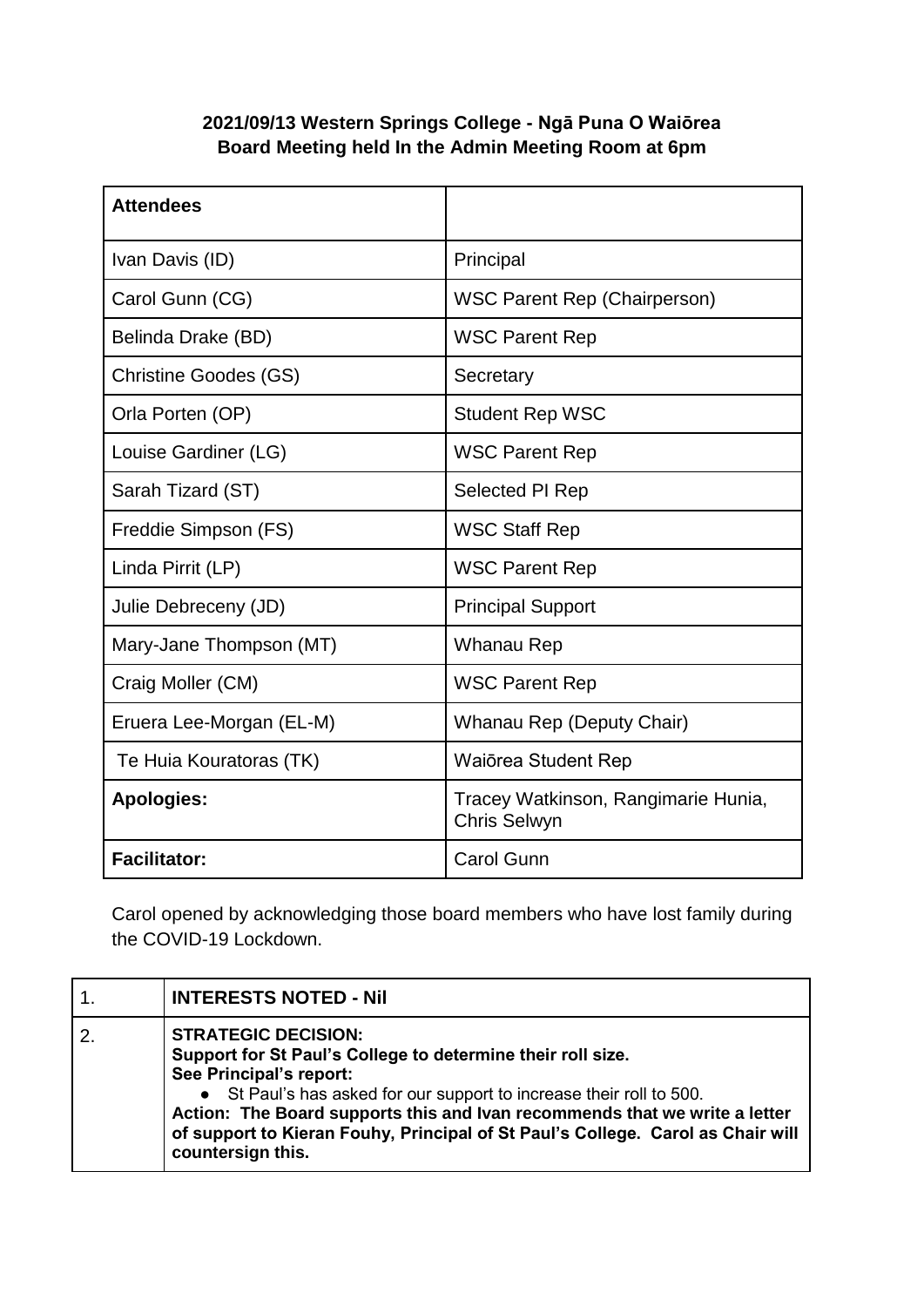| 3. | <b>STRATEGIC DISCUSSION:</b><br><b>Financial Update:</b>                                                                                                       |
|----|----------------------------------------------------------------------------------------------------------------------------------------------------------------|
|    | Ivan noted that we are tracking really well and there is a high level of                                                                                       |
|    | parental donations being collected.                                                                                                                            |
|    | <b>Principal"s Report:</b><br>• Taken as read.                                                                                                                 |
|    | Ivan noted that running a school in COVID-19 Lockdown this close to<br>exam season is posing some challenges.                                                  |
|    | At this stage we will not speculate when levels might change and will<br>wait for more communication from the Ministry.                                        |
|    | • We are confident that most students are on track to achieve.                                                                                                 |
|    | • Tracking of students who are not on track are being monitored very<br>closely.                                                                               |
|    | • Waiōrea students are tracking well but it is challenging that Wananga<br>is not allowed under Lockdown restrictions.                                         |
|    | • Across the school we are gathering as much evidence as we can and<br>if there is not enough time for external examinations this evidence will                |
|    | be used.<br>• Orla and Te Huia organised a survey of students at the beginning of                                                                              |
|    | this Lockdown and have gathered information in connection with what<br>is expected of them.                                                                    |
|    | • Carol asked Orla and Te Huia to share the google form noting that                                                                                            |
|    | this was an excellent initiative.                                                                                                                              |
|    | Action: Freddie will set up a meeting with Orla and Te Huia to discuss<br>the results. Orla and Te Huia are to share the google form with                      |
|    | Freddie.                                                                                                                                                       |
|    | • Pasifika students along with Waiorea students are being tracked and                                                                                          |
|    | where they need support, it is given.<br>• We are worried about absenteeism.                                                                                   |
|    | Pre-COVID-19 our retention rate was high but because of COVID-19,                                                                                              |
|    | we will probably lose 30% of our Yr 13's.                                                                                                                      |
|    | <b>Staffing:</b>                                                                                                                                               |
|    | Ivan talked to this part of his report noting that some long-serving<br>staff members were leaving at the end of this year.<br><b>COVID-19 case at School:</b> |
|    | • WSC as a Location of Interest:                                                                                                                               |
|    | Ivan was advised on August 27th – 10 days after the notification of an<br>infected students at Springs that:                                                   |
|    | Close contacts (3 teachers and 32 students) of Western Springs                                                                                                 |
|    | College were considered at <b>lower risk</b> , and did not need to get a Day                                                                                   |
|    | 12 COVID-19 test on Sunday 29 August, as long as:                                                                                                              |
|    | • They have returned a negative Day 5 COVID-19 test result,                                                                                                    |
|    | • They have not had and do not have any COVID-19 symptoms,                                                                                                     |
|    | • The people they live with are all well, with no COVID-19 symptoms,                                                                                           |
|    | • They have not been identified as a close contact of a case at                                                                                                |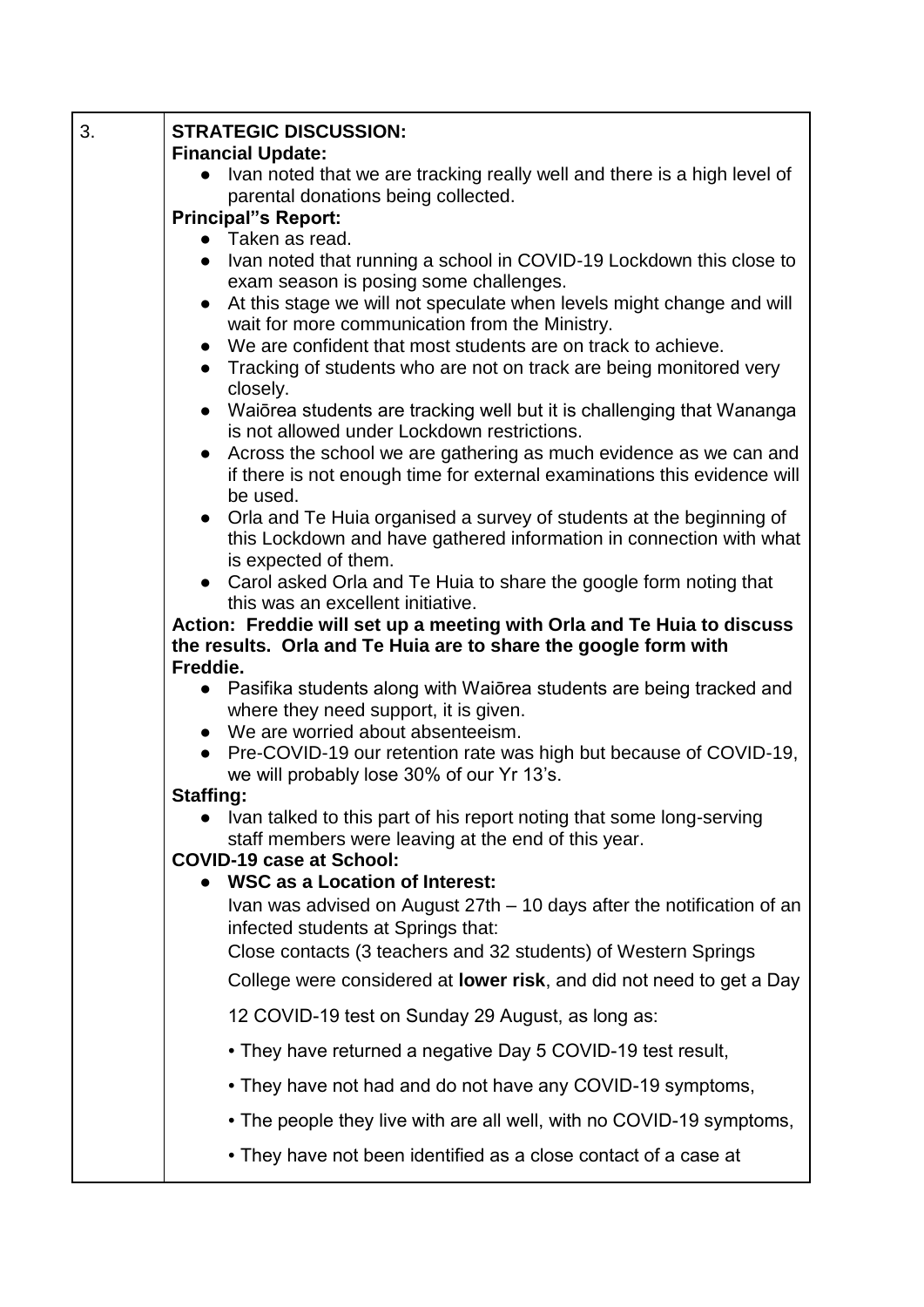| another location of interest.<br>• All close contacts had reported negative tests. The testing stand<br>down was determined by Auckland Regional Public Health Service on<br>the basis that the exposure event to the infected student was of short<br>duration (1 hour max.). Consequently, Springs was removed as a<br>Location of Interest.<br>• We will do a deep clean of the school.<br>• We need to get as many teachers and school leaders modelling<br>mask wearing.<br>We will need to have a supply of masks ready.<br><b>Food Parcels:</b><br>These are being distributed by staff to those that need them.<br>Tomorrow"s School Review and the establishment of the Education<br><b>Service Agency:</b><br>The Tomorrow's Schools review led by Bali Haque and which<br>reported to the Government in 2019 signalled changes the MOE<br>needed to make to be more responsive, accessible and supportive of<br>the sector.<br>This is a good review. |
|------------------------------------------------------------------------------------------------------------------------------------------------------------------------------------------------------------------------------------------------------------------------------------------------------------------------------------------------------------------------------------------------------------------------------------------------------------------------------------------------------------------------------------------------------------------------------------------------------------------------------------------------------------------------------------------------------------------------------------------------------------------------------------------------------------------------------------------------------------------------------------------------------------------------------------------------------------------|
| <b>MONITORING:</b><br><b>Health &amp; Safety</b><br>There was no September meeting for this committee.<br>• Safety of open spaces in the new build has been discussed in relation<br>to ventilation.<br>The Ministry has said that the risk in relation to COVID-19 is in the<br>$\bullet$<br>closed spaces and not in the ILE.<br>Jeff Maddren from the Ministry has said he will give us a report on the<br>ventilation system in the ILE.<br>Action: When this report is received, Ivan will let our community know<br>what it says.<br>Matters arising from previous board board: Nil<br><b>Resolution:</b><br>That the 9 August meeting minutes and all verbal and written reports<br>and correspondence be accepted. Passed by consensus.                                                                                                                                                                                                                  |
| <b>GUEST PRESENTATION:</b><br><b>PPTA Survey - Rosa Currie-Hughes</b><br>A survey was completed by WSCW teachers during a scheduled<br>after-school PPTA meeting on the 30th of March, 2021.<br>• A group of PPTA members wrote, sorted and summarised the survey<br>to address a request from a number of teachers for more consultation<br>about their experience of the new building since moving into the ILE<br>at the beginning of Term 3, 2019.<br>• PPTA has a tool called the Change Management Toolkit.<br>The school has followed this process apart from the evaluation part of                                                                                                                                                                                                                                                                                                                                                                      |